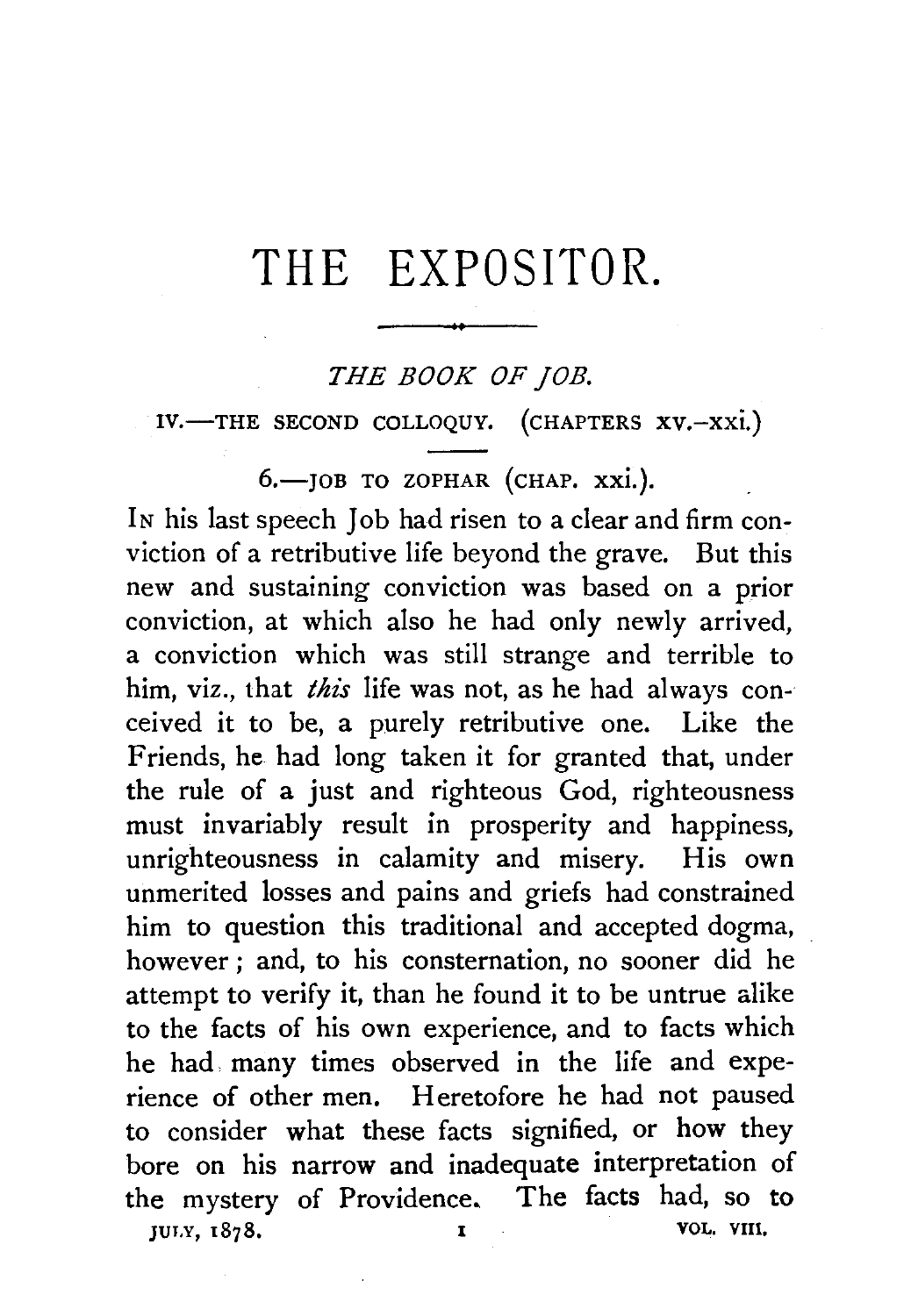speak, lain in one compartment of his brain, and the dogma which professed to interpret them in another, with no link of connection between them. His own undeserved sufferings had now supplied the missing link : and no sooner is the connection established than the dogma grows incredible to him. He had been wont to argue—God is just, and therefore his providence must be just; the laws by which He governs the lives of men must bring good to the good and evil to the evil. Now, he argues-God is just, and therefore his providence must be just ; but, as facts prove that He does not reward every man according to his deeds in this life, there must be a future life in which the work of his providence will run to its proper retributive close.

It is this new and larger conviction which gives form and colour to the thoughts recorded in the Chapter before us. True, he does not once utter that assured hope of a life beyond the grave which found such splendid expression in the closing Verses of Chapter xix. But, as I have just said, that hope was based on the conviction that the present life is not strictly and adequately retributive; and it is *this* conviction, still new and strange to his mind, on which his thoughts now work, seeking to define and formulate it. · So that if, for the present, he says nothing more of the great hope which had brought light into his darkness, if he seems to sink to a lower level of meditation, *he sinks only to the level on which his hope nsts* / *he is at work on the basis on which it stands,* making it more solid and strong. If, therefore, we would do him justice, we must not conceive of him as lapsing from his hope into his old mood of scepticism and despair, but,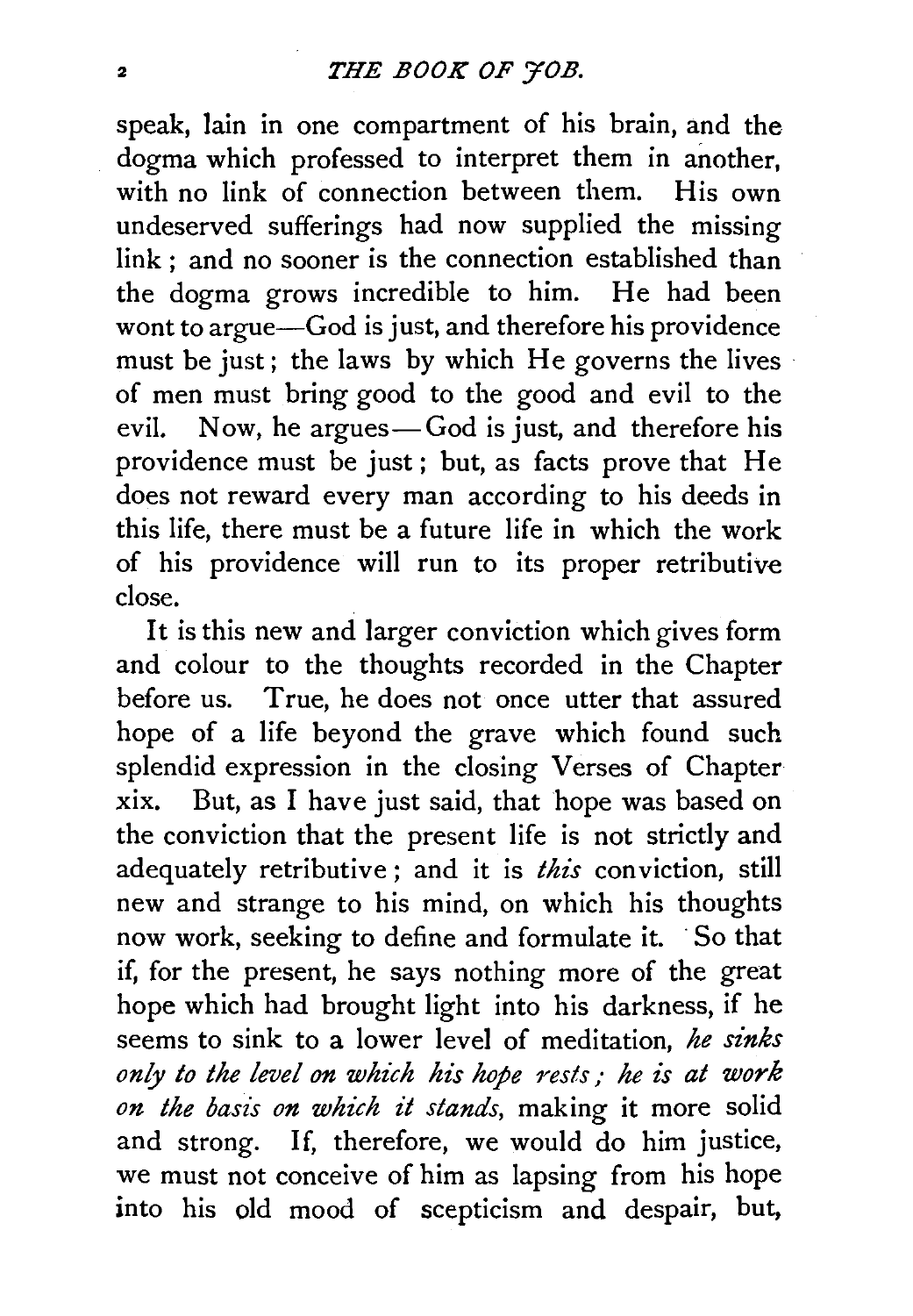rather, as building and buttressing up the foundation on which that hope stands, in order that it may stand the more squarely and securely.

To this task, indeed, he had been summoned by the invective of Zophar. For Zophar had reduced the retributive dogma, now discarded by Job, but still held by the Friends, to its narrowest point, and had given it its sharpest and most incisive edge. According to him, men not only received the due reward of their sins within the limits of this present life; they received it instantly, strikingly, universally, so that no man could miss seeing it, so that even the veriest sceptic could not question the fact. Challenged in this bold and formal way, the very ground of his new hope being thus rudely struck from under it, Job for the first time boldly and formally argues that the wicked do *not*  suffer an instant reward of their wickedness ; nay, that so far as the eye of man can trace them, they often altogether outstrip the pursuing vengeance. Hitherto, when they had painted the wicked man and his doom, he had been content, since he knew whom they meant, to assert that *he* was not wicked, and to lament that, though innocent, he was being treated as if he were guilty. If now and then he had flashed out without a doubt *(cf.* Chap. ix. 22-24) as to whether their hypothesis were true in so far as the wicked were concerned. if he had consistently denied its truth in so far as the upright were concerned, he had never yet confronted the assertion that the wicked get their due in this world with formal denial and reasoned disproof. But now. that Zophar has declared that assertion to be invariably and conspicuously true, he meets it front to front, both with flat denial and with an appeal to known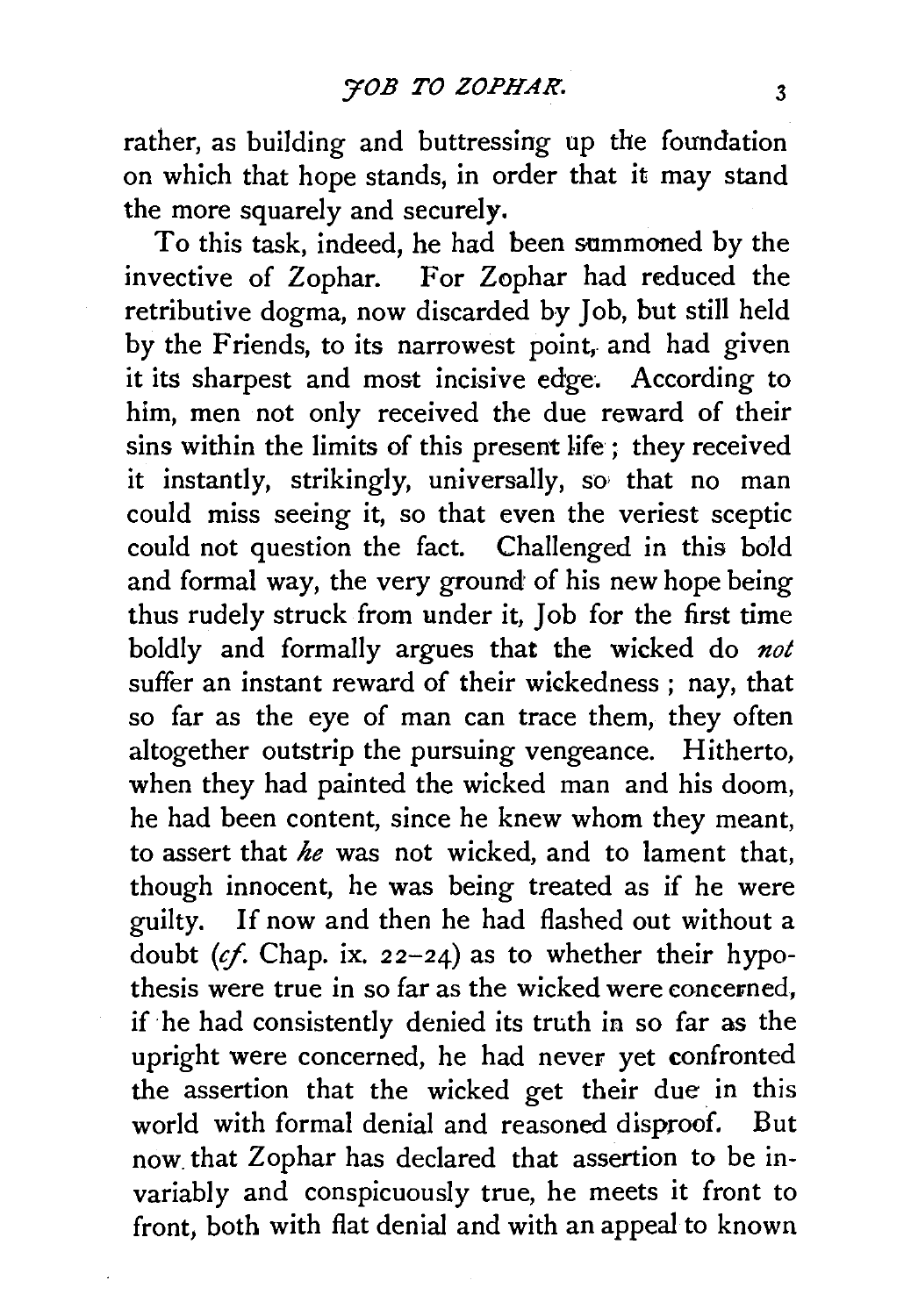and admitted facts of human experience. First, in Verses 7-16, he affirms, as a fact familiar to all candid observers, that wicked men *do* prosper. Then, in Verses  $17-21$ , he affirms that they are *not* invariably punished ---punished by a constant and inviolable law. So that he meets Zophar's assertion on both sides, the positive and·the negative, affirming that at least some wicked men prosper to the very end of their days, and denying, therefore. that they are overwhelmed by instant calamity. *These are the facts,* whatever Zophar and his colleagues think they ought to be. And (Verses  $22-26$ ) why should they assume to be wiser than God, to impose their conjectural dogmas on Him, and seek to wrest his providence and the facts of it from their true significance? Finally, in Verses  $27-34$ , he tells them plainly that though they still choose to wear a mask, to talk of "the wicked man" when they mean him, and so

> with forged quaint conceit To set a gloss upon their bold intent,

he knows whom they mean well enough, and sees clean through their flimsy disguise. Nay, though he so far responds to their method of disguise as himself to carry on his argument in the general and abstract terms which they affect, they are not to suppose that he does not resent the " surmises " by which they wrong him, the gross unfounded charges which Zophar has all but openly alleged against him. He is quite aware that he is the wicked person, the greedy Epicurean sinner, the tyrant and freebooter, described in his last speech. Nor, while he thus confounds Zophar, is he unmindful of the arguments adduced in this Colloquy by Eliphaz and Bildad. They, as we have seen, had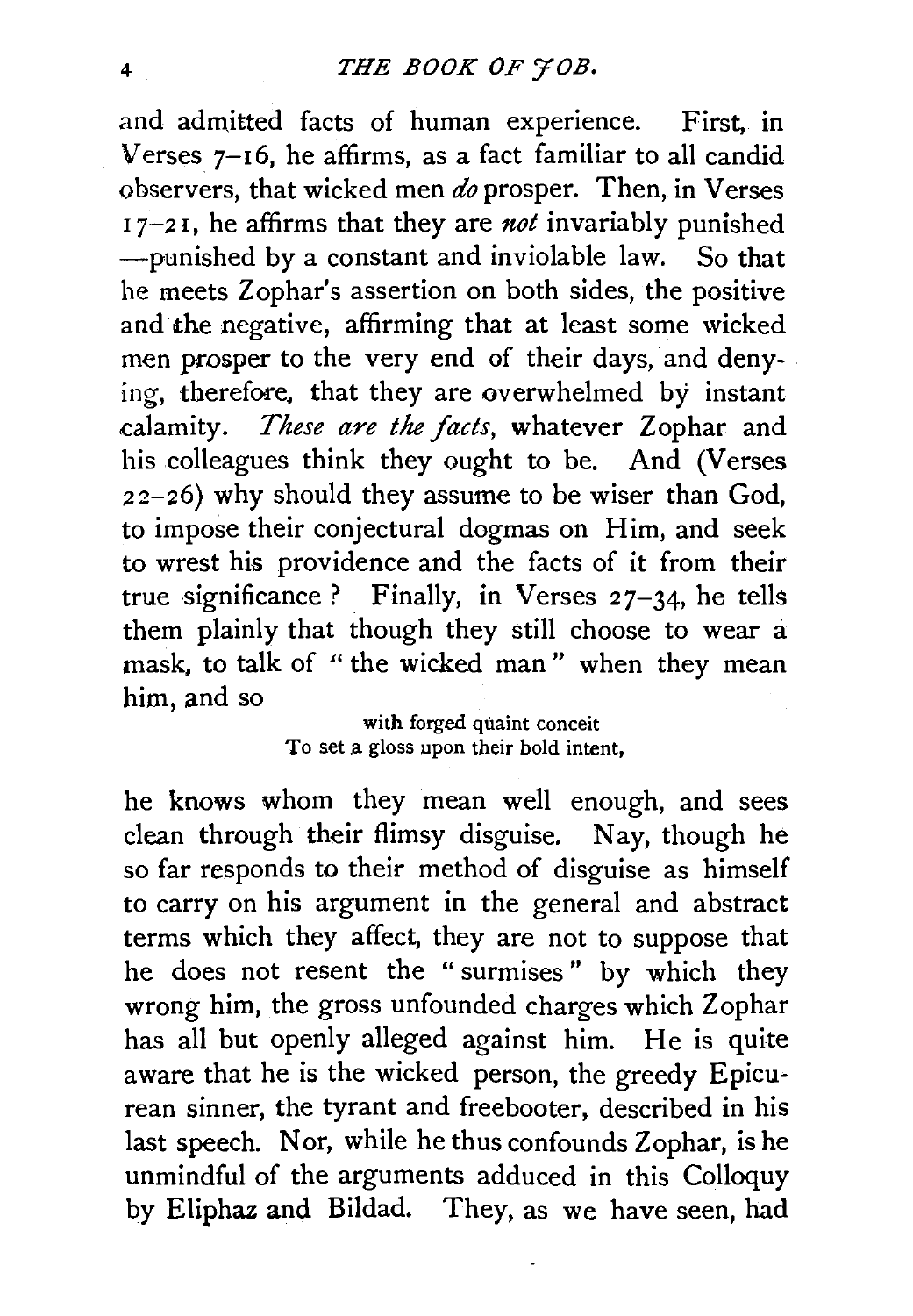backed up the thesis common to all the Friends by an appeal to the ancestral wisdom of the Arab clans and by proverbs still current among them. And from the conclusion supported by the ancient and current wisdom of a single race, Job appeals (Verses 29-33) to the ·wisdom gathered from many races by "men of travel." The universal verdict was against them, though they might snatch a verdict from the proverbs and traditions of this race or that.

On the whole, then, we may say that in his closing speech, while he steadily pursues his own line of thought, Job nevertheless replies to all the speakers in this Second Colloquy, and disposes of all the arguments or assertions they have brought against him.

### CHAPTER XXI.

|     | 1. Then Job answered and said:                  |
|-----|-------------------------------------------------|
| 2.  | Give good heed to my discourse,                 |
|     | And let this be the consolation you afford me:  |
| 3.  | Suffer me that I may speak,                     |
|     | And, after I have spoken, mock on.              |
| 4.  | As for me, was my complaint of man?             |
|     | And wherefore should I not be impatient?        |
| 5.  | Look on me and be astonished,                   |
|     | And lay hand upon mouth.                        |
| 6.  | Even as I think upon it I am perturbed,         |
|     | And trembling taketh hold on my flesh.          |
| 7.  | Wherefore do the wicked live on,                |
|     | Wax old, and become mighty in power?            |
| 8.  | Their seed are established in their sight,      |
|     | And their offspring before their eyes;          |
| 9.  | Their homes are free from fear,                 |
|     | And no scourge of God is upon them:             |
| 10. | Their bull engendereth and doth not fail,       |
|     | Their cow calveth and doth not miscarry;        |
| 11. | They send forth their little ones like a flock, |
|     | And their children skip for joy;                |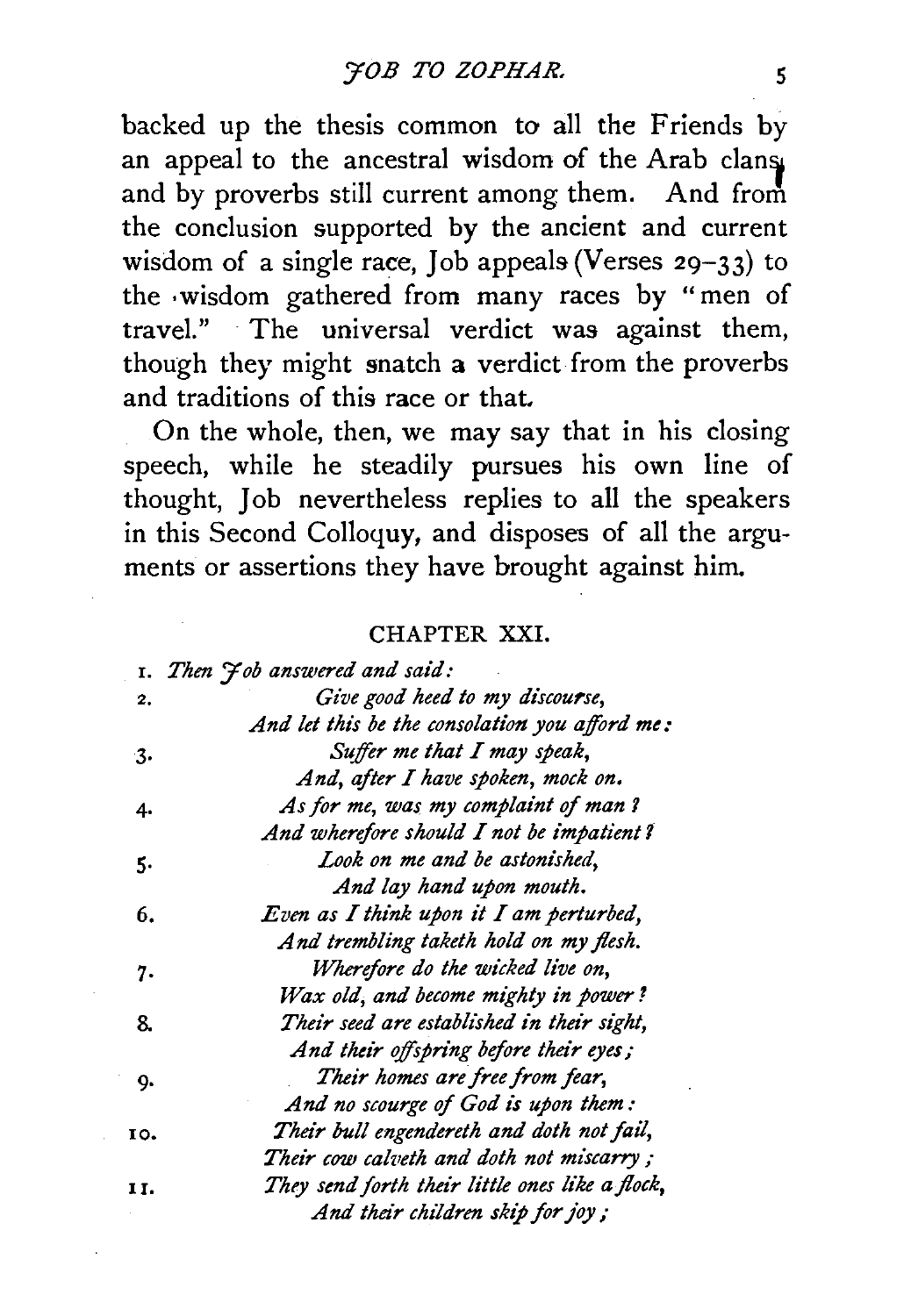## 6 *THE BOOK OF YOB.*

| 12, | They rise up to the timbrel and harp,                      |
|-----|------------------------------------------------------------|
|     | And rejoice at the sound of the pipe:                      |
| 13. | They wear away their days in mirth,                        |
|     | And go down to Hades in a moment :                         |
| 14. | Yet they say to God, "Depart from us,                      |
|     | For we take no pleasure in the knowledge of thy ways;      |
| 15. | What is the Almighty that we should serve Him,             |
|     | And what will it profit us if we make our suit unto Him?** |
| 16. | Mark, their prosperity is not in their own hand.           |
|     | Far from me be the counsel of the wicked !                 |
| 17. | How seldom is the lamp of the wicked put out,              |
|     | And how rarely doth their destruction come upon them,      |
|     | The woes He apportioneth in his anger,                     |
| 18. | That they should become like straw before the blast,       |
|     | And as chaff which the storm whirleth away !               |
| 19. | "God layeth up his iniquity for his children I"            |
|     | Let Him requite it on him, that he may feel it:            |
| 20. | His own eye should behold his calamity,                    |
|     | And he himself should drink the wrath of the Almighty :-   |
| 21. | For what careth he for his house after him                 |
|     | When the number of his months is cut short?                |
| 22. | Shall a man teach God knowledge,                           |
|     | When it is He who shall judge the highest?                 |
| 23. | One dieth in his full strength,                            |
|     | Wholly at ease and tranquil;                               |
| 24. | His loins are full of fat,                                 |
|     | And his bones are moist with marrow:                       |
| 25. | And another dieth with bitter soul,                        |
|     | And hath never tasted good:                                |
| 26. | Yet, alike, they lie down in the dust,                     |
|     | And the worms cover them both.                             |
| 27. | Behold, I know your thoughts                               |
|     | And the surmises by which ye wrong me I                    |
| 28. | For ye say, "Where is the tyrant's house,                  |
|     | And where the tent in which the wicked abide?"             |
| 29. | Have ye never questioned with men of travel?               |
|     | And know ye not their tokens?                              |
| 30. | " That the wicked is spared in the day of calamity,        |
|     | In the day when wrath cometh on:                           |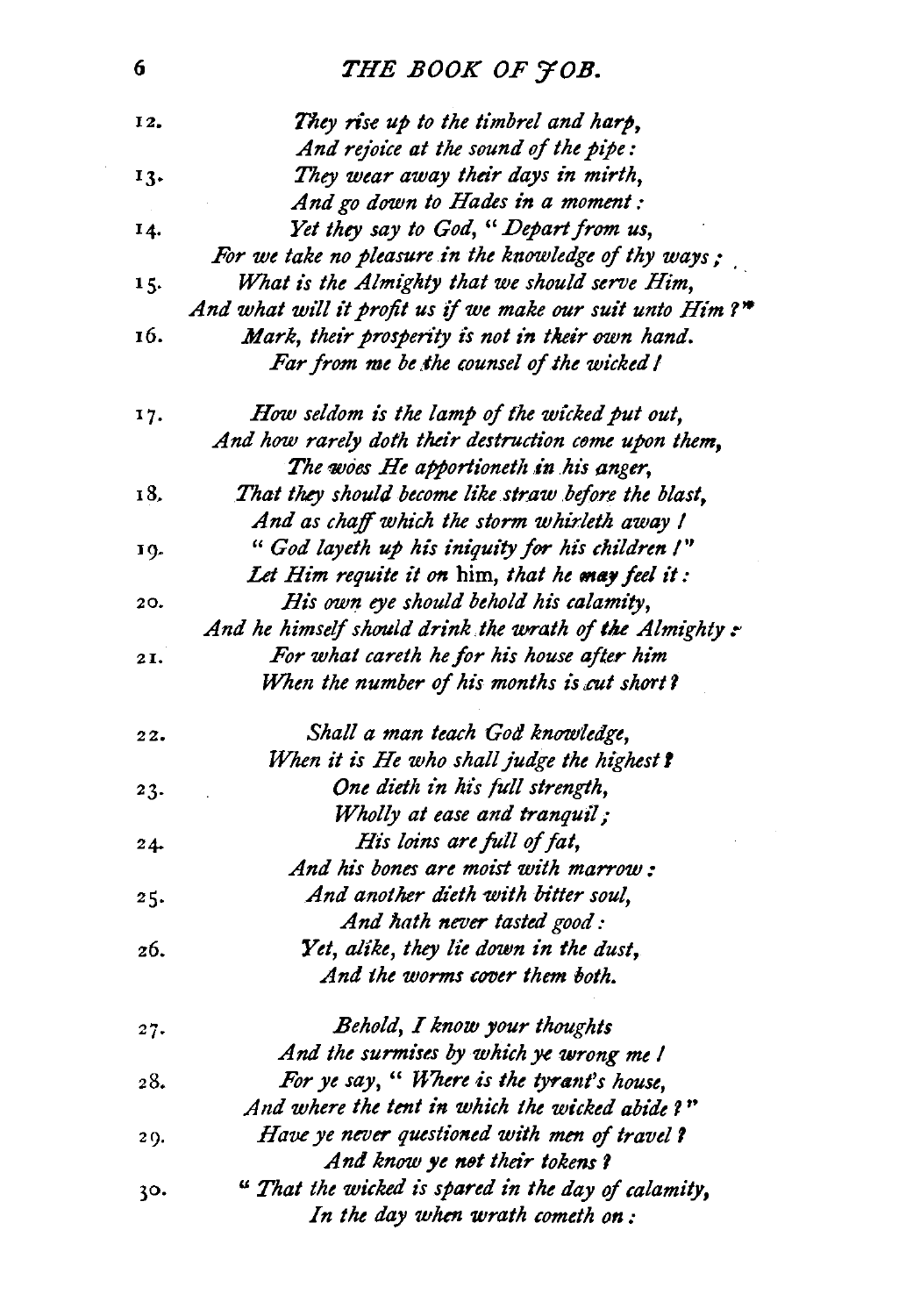| 3I. | Who careth to tell him of his ways to his face,       |
|-----|-------------------------------------------------------|
|     | And who will requite him for what he hath done?       |
| 32. | He is borne to the tomb with pomp,                    |
|     | And watch is kept over his pile;                      |
| 33. | Sweet to him are the clods of the valley:             |
|     | And he shall draw every man after him,                |
|     | As they are innumerable who went before him."         |
| 34. | How, then, can ye comfort me with that which is vain? |
|     | For your answers are still full of deceit.            |

*Verse* 2.—The Friends, so far from being able to solve the problem by which Job's mind and heart are racked, do not even see that there is any problem to be solved. That which perplexes and agonizes him is simple and plain to them. He is a sinner, and therefore he suffers; a great sinner, and therefore he suffers greatly. As they can neither help him to solve the problem which tasks his labouring thoughts, nor give him the comfort which springs from sympathy and friendship, he asks, as the only poor semblance of consolation they can afford him -for had they not come expressly to "condole with him and comfort him"?--that they should listen to him with attention (cf. Chap. xiii. 5). Not *(Verse* 3) that he expects to convince them; probably they will remain of the same opinion still, and resume the invective to which he has just listened : his only comfort will be that of having "delivered his soul," of having spoken out his whole mind. They may well listen to him ; for *(Verse* 4) his complaint was not of men such as themselves. The *differentia* of it, that which distinguished it from the complaints of other mourners, was that he was neither bewailing the injustice which he had met with from men, nor imploring the pity of men. His complaint mounted higher, and struck at the very throne and providence of God. His mind was occupied,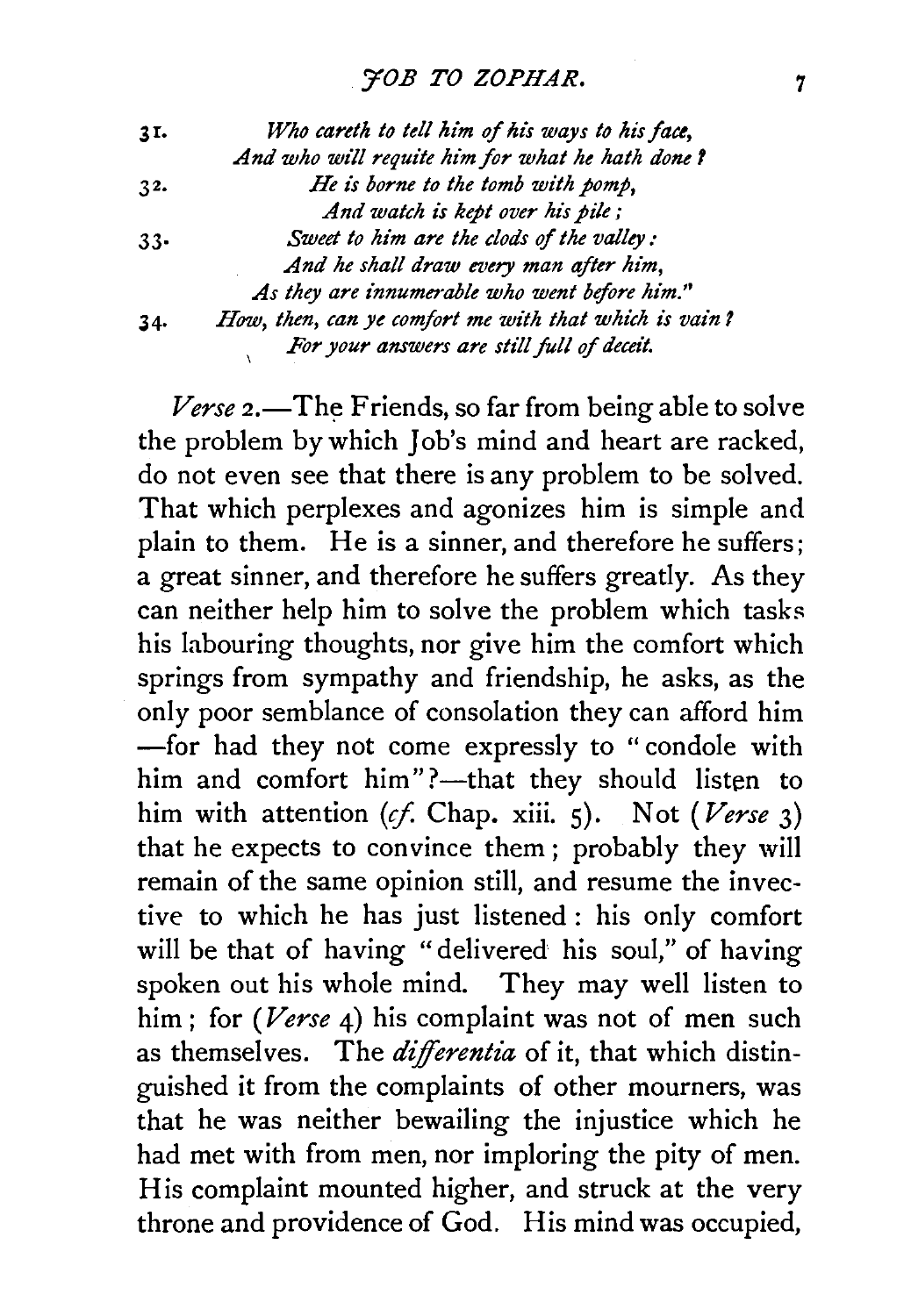preoccupied, with a mystery so great and impenetrable that he could not stoop to the petty resentments and petty cravings of those in whose minds suffering quickened no questions of vital and transcendent moment. No wonder he was "impatient" with them, with the thoughts and surmises with which they wronged him, and wronged him most of all because they did not touch the problem at which he was labouring, never once rose to the level along which he was sounding his dim and perilous way. They themselves *(Verse* 5) if they would look on him aright, and see what the enigma was which he was striving to penetrate, would be no less astonished and perturbed than he was; they would feel that he stood on a height, and facing a mystery, which might well dizzy and appal him. The apparent, the undeniable, injustice of God's dealings with *men-this* was the mystery with which he stood confronted, the problem he had set himself to solve, the frowning and precipitous height which he must either scale or perish. Bold and desperate as he was *(Verse* 6), he could not so much as think of his perilous enterprize without being perturbed afresh, till"he trembled under the weight of it. Eliphaz had trembled and quaked when the oracular Shape, or Spirit, came to teach him what he had never doubted, that God was more just than man. But what was his terror compared to that of Job, who had to address himself to a far profounder problem, unaided whether by man or spirit?

In Verses 7-16 he states this problem on its positive side, so states it as to traverse Zophar's argument at every point and turn. It is that *(Verse* 7), though a just God is in heaven, the wicked live and thrive, live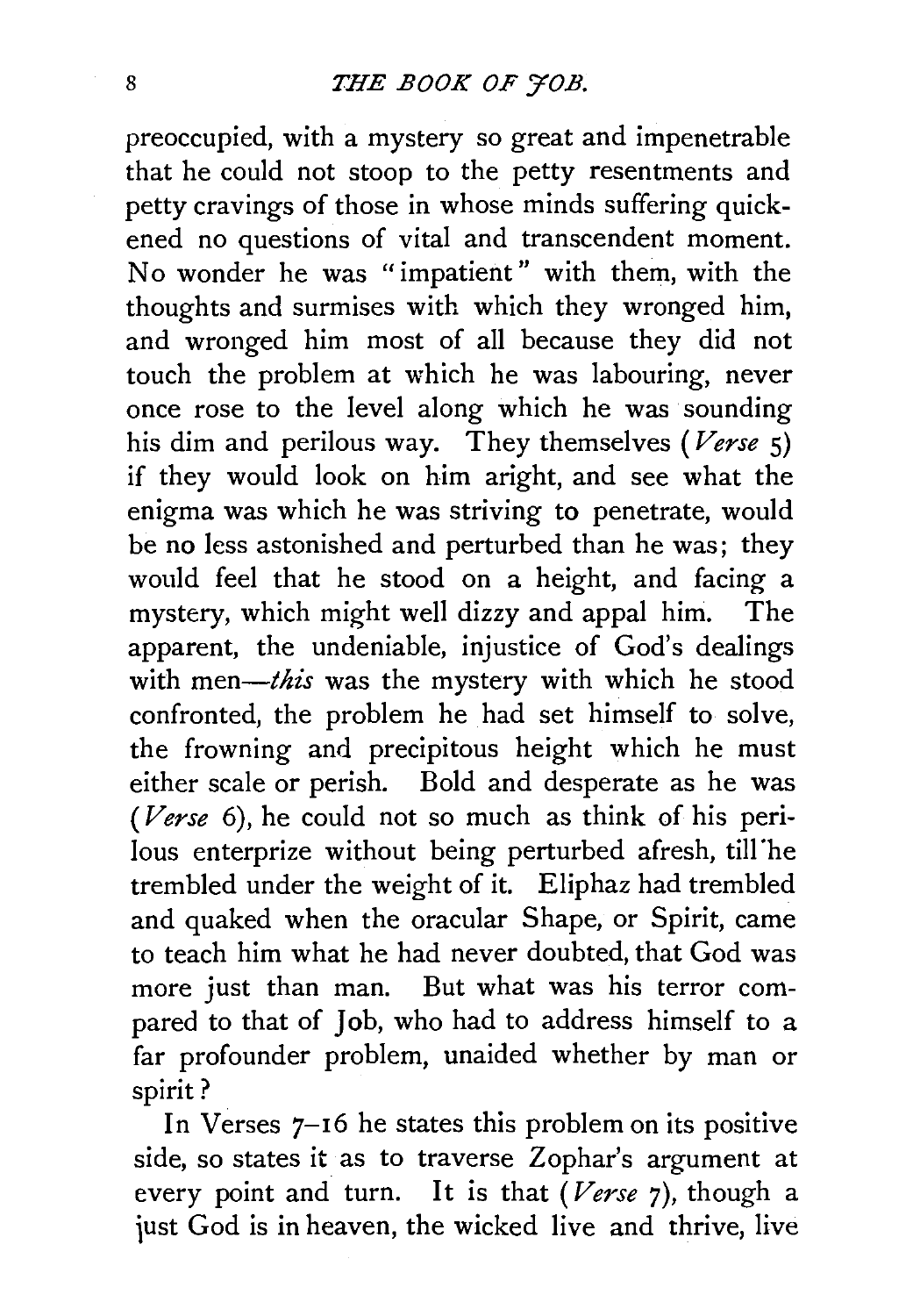on to old age, and thrive till they become a power in the earth. Nor *(Verse* 8) is their prosperity confined to themselves; they transmit it to their children, whom they see established about them before they die $-a$ point-blank contradiction of all three of the Friends, since Eliphaz had said (Chap. xv. 34), "The household of the impure shall be desolate;" Bildad (Chap. xviii. 19), "He shall have neither offshoot nor offspring;" and Zophar (Chap. xx. 10), "His children shall fawn upon the poor." At least two of the Friends are contradicted again in *Verse* 9, for Bildad (Chap. xviii. 1 5) ·had spoken of the habitation of the sinner as sprinkled with brimstone, and Zophar (Chap. xx. 26) as consumed with fire ; whereas Job declares that no doom falls upon it from Heaven. All goes well with him, indeed, and with his household *(Verses* 10-12). His flocks multiply in peace, neither smitten by lightning nor carried off by roving clans; his children are numerous as a flock, and circle round him with dance and song: and here the third Friend, Eliphaz, is contradicted; for he had declared (Chap. xv. 29) both that the sinner should never be rich, and (Chap. xv. 32, 33) that he should not live out half his days. So impressed is Job, in his ruin and misery, with the tranquillity and joyousness of the life vouchsafed to the godless man whom he had in his eye, that he paints an ideal portrait of him in these Verses, and makes him the central figure of a pastoral and idyllic scene. And when at last nature gives way *(Verse 13)*, when the pastoral comes to a close, and the music is hushed, and the dancing feet are still, he dies " in a moment," without a pang-not languishing through a lingering agony, as Job was doing, but going straight down into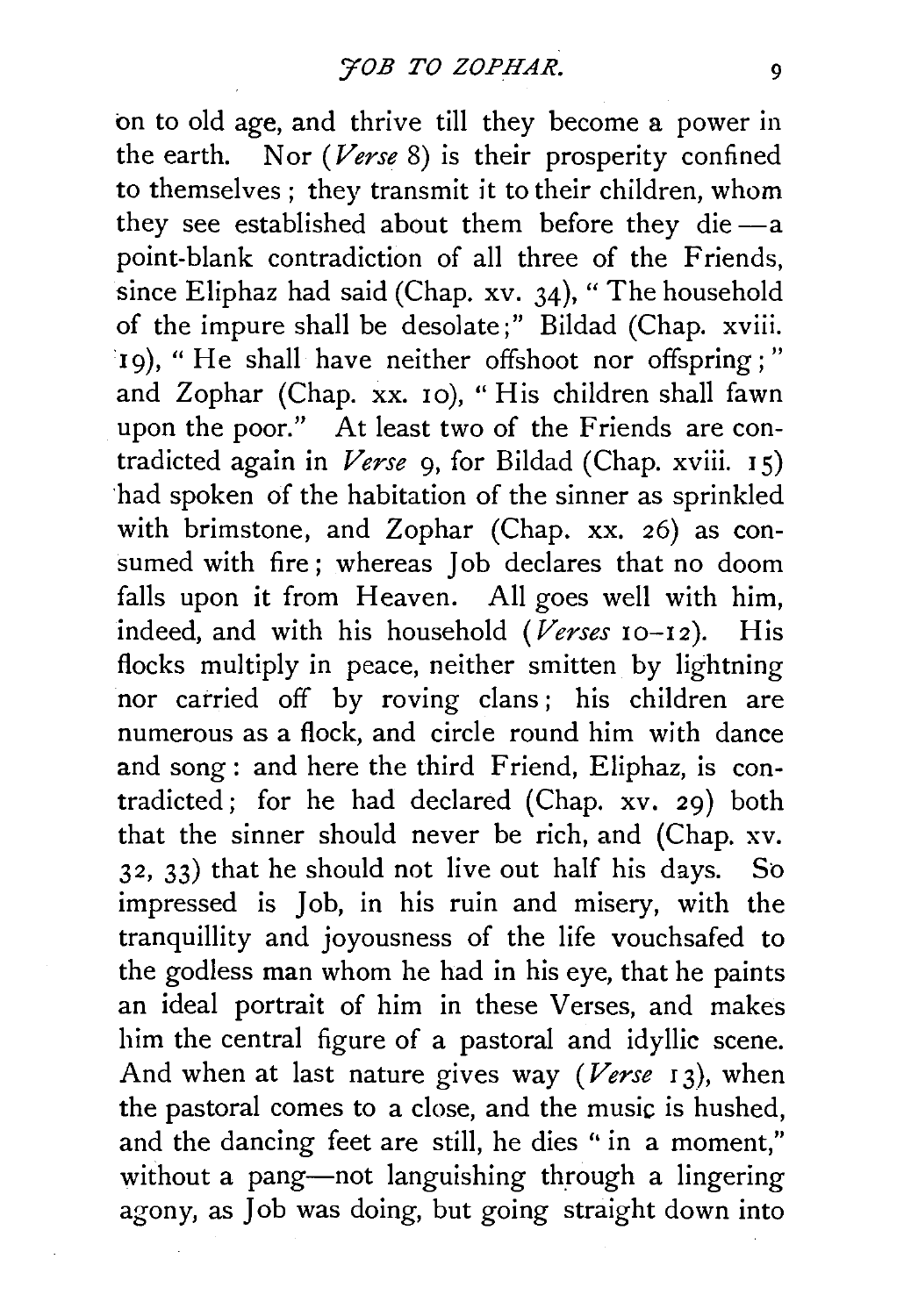the under-world, without struggle, or pain, or any sign of the Divine displeasure. We who pray against "sudden death" need to be reminded that it is often a blessing. Not without reason Job regards it as the crowning benediction of a happy and prosperous life. And yet *(Verses* 14, 15) this man who enjoyed his life to the full, and to the last, and then lapsed from it in an instant, on whose head, therefore, every possible blessing seemed to be accumulated, was one of those who did not delight in God, nor care to have Him in any of their thoughts ; one of those who had strenuously put Him out of their thoughts, because they had no pleasure in his ways ; one of those to whom the knowledge of God, and fellowship with God, and the service of God, were alike distasteful, unprofitable, repugnant. *This* was the wonder of it; it was *this* which made the problem so dark and insoluble. For *(Verse* 16) the prosperity of the men who hate God is not "in their own hand." It is *God* who gives it to them. The more Job thinks of it, the more the wonder grows. That the godless should live and thrive, live long and happily, and rise to power, and transmit their standing and wealth to their children ; that they should bask in the sunshine of peaceful and happy days, their eyes following with keen delight the merry dances of their children, and should at last pass suddenly into the world of spirits, unracked by any pain, overtaken by no calamity ; and that it should be God who metes out to the godless a life so sweet, and a death so much to be desired-all this, as we can tell from the way in which he lingers over every detail of it, makes up a problem, a mystery, which fairly staggers him ; it is unintelligible to him, undecipherable, a living and dazzling hieroglyph to which he has no key.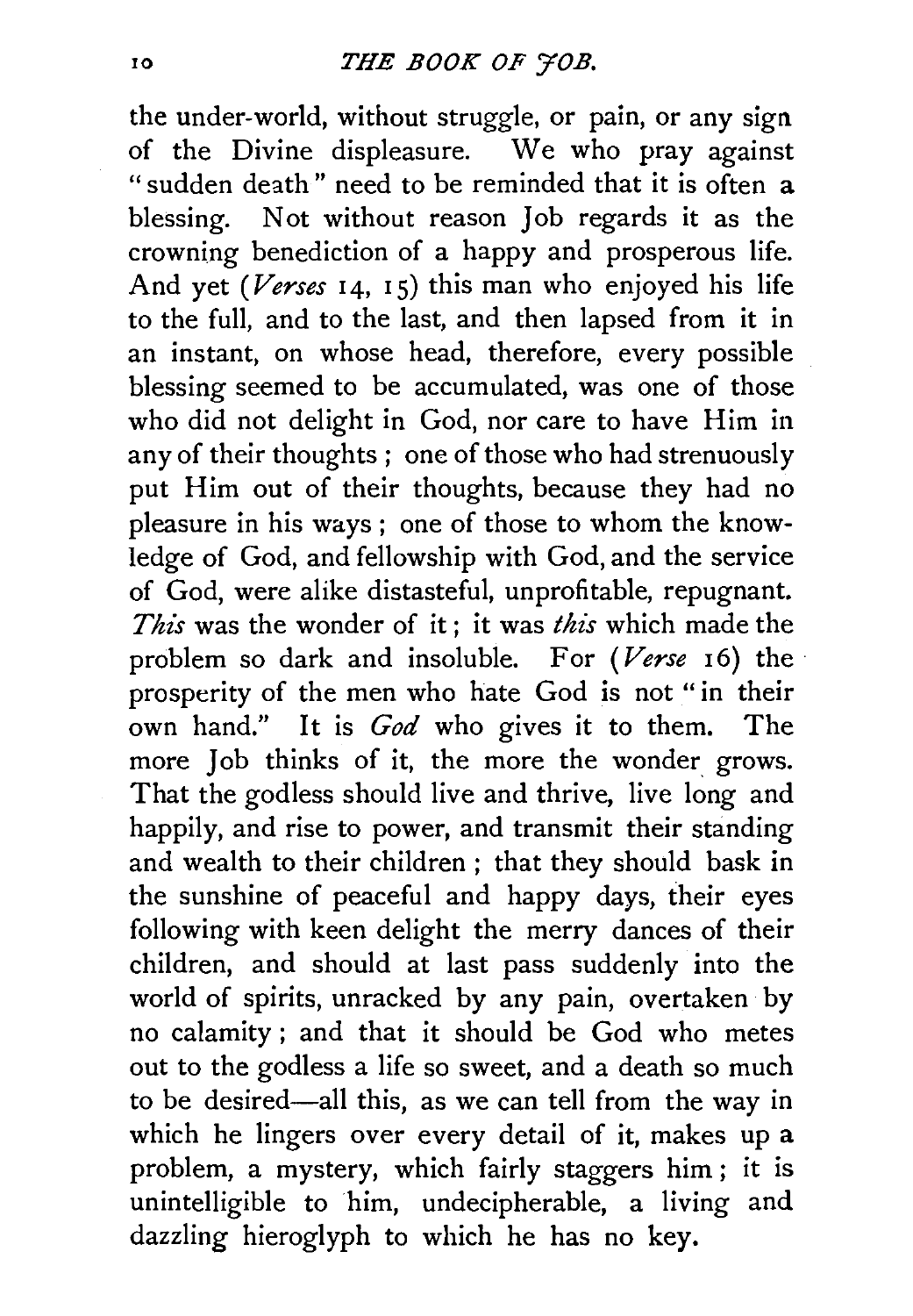And yet, tranquil and prosperous though they be, and though their prosperity be of God, Job will have none of it; the unbending firmness of his upright soul will not stoop to happiness on terms so base. He rejects it with an accent of horror and repugnance in the words, *"Far from me be the counsel of the wicked I"* For these words compose an Oriental formula of aversion and deprecation, such as we meet with again and again in the Coran,<sup>I</sup> such as is frequent on the lips of the Arabs to this day. Eliphaz repeats it in the next Colloquy (Chap. xxii. 18). But on Job's lips it has a strange force. What he means by it is, " Better do well and suffer for it, than do ill and prosper by it." Even though the wicked are *not* punished for their iniquity, and he himself *is* chastened for his integrity, he would not be as they are. It is a horror to him even to think of sharing their character and fate.

Now it is impossible to place this picture of the wicked man side by side with those which each of the Friends has painted, or, rather, with the one picture which each of them has successively touched with broader strokes of caricature, without recognizing the vast difference between them ; without feeling that *they* had made their portrait of him as like Job as they dared, while *he* had made it as unlike himself as he could ; without suspecting that the man himself is exaggerated in both pictures, and that the background of circumstance and condition sketched in is as much out of scale as the man himself. The wicked man, as a rule, is neither the doomed monster of the Friends nor the joyous and idyllic personage of Job. Nor is

<sup>&</sup>lt;sup>1</sup> Such a formula will be found in Sura lxxvii., *The Sent* ("Woe to those who on that day are charged with imposture "), repeated no less than ten times ; *i.e.,* it composes no less than ten out of the fifty Verses of the Chapter.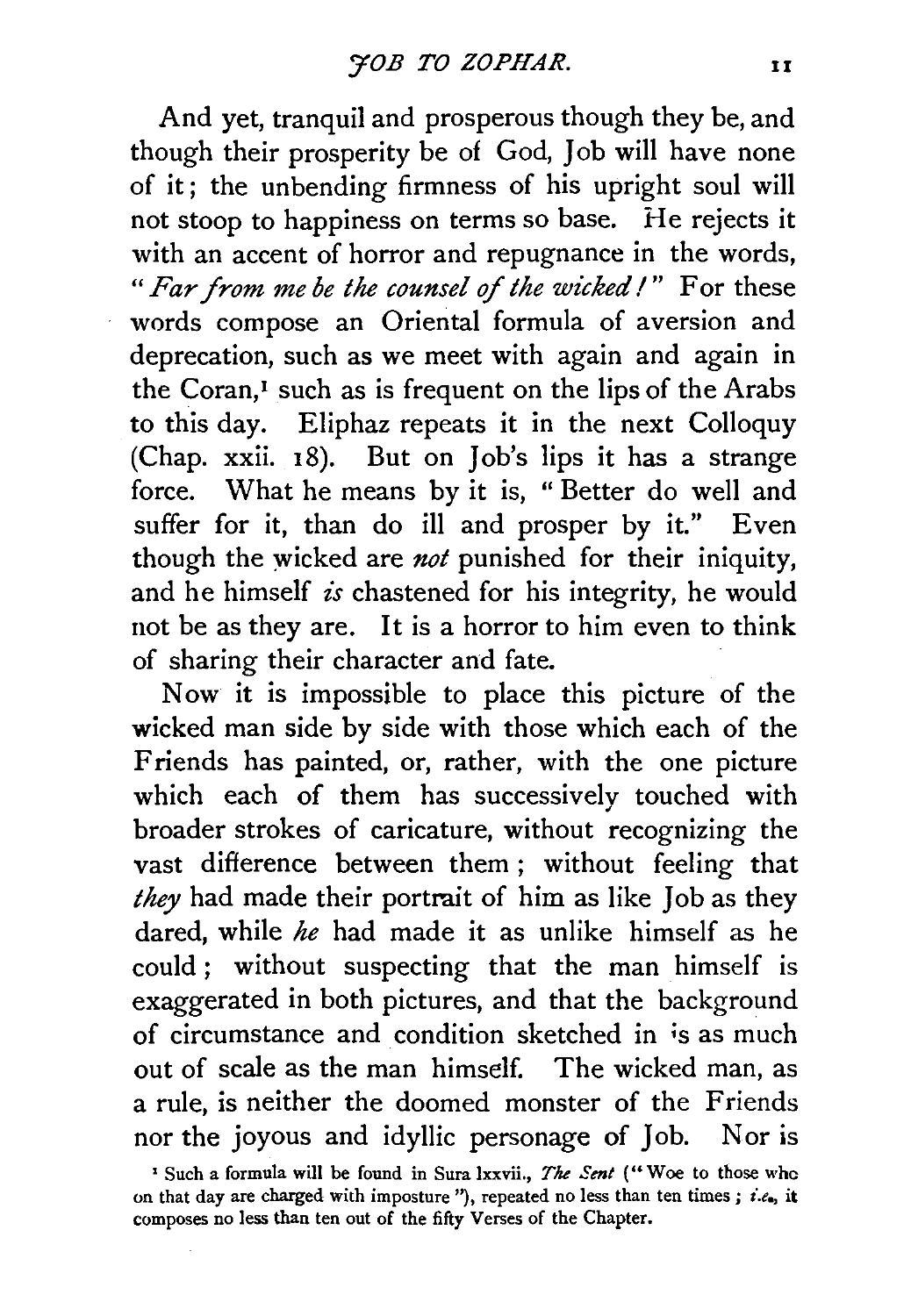there only one type of wicked man in the world. There are many, and their fates are as various and strangely blended as the types to which they conform. We must remember, therefore, that Job and the Friends are *arguing* with each other, not in our modern, Western, syllogistic way, but in the pictorial and parabolic method of the unchanging East. These pictures are not meant simply as pictures, and hence they are not strictly and accurately true. *They are also meant*  to convey the facts on which the disputants rely, and the *arguments which they deduce from them.* What the Friends mean by their overstrained delineations is, "You, Job, are a wicked man, and therefore you suffer." What Job means is, "I am not in the least like a wicked man, although I suffer; nor is it true that all wicked men suffer an instant punishment for their sins." The ultimate law of Greek art, " Nothing in extremes," was by no means a canon of Hebrew art ; and therefore we need not be surprised to meet these exaggerated delineations wherever the exigencies of argument or of emphasis demanded them.

In Verses  $17-21$  Job proceeds with the negative side of the argument. Having shewn that the wicked often enjoy their prosperity to the last, he denies that they are soon and suddenly requited for their transgressions, as Zophar and Bildad had affirmed they were. In *Verse*  17 he opens with a phrase of some subtlety as to its form, though its sense is quite plain. Literally rendered, his words would be, "How *often*," instead of "How seldom," "is the lamp of the wicked put out!" But this " how often " is one of those ironical idioms found in all the superior languages; it is either an ironical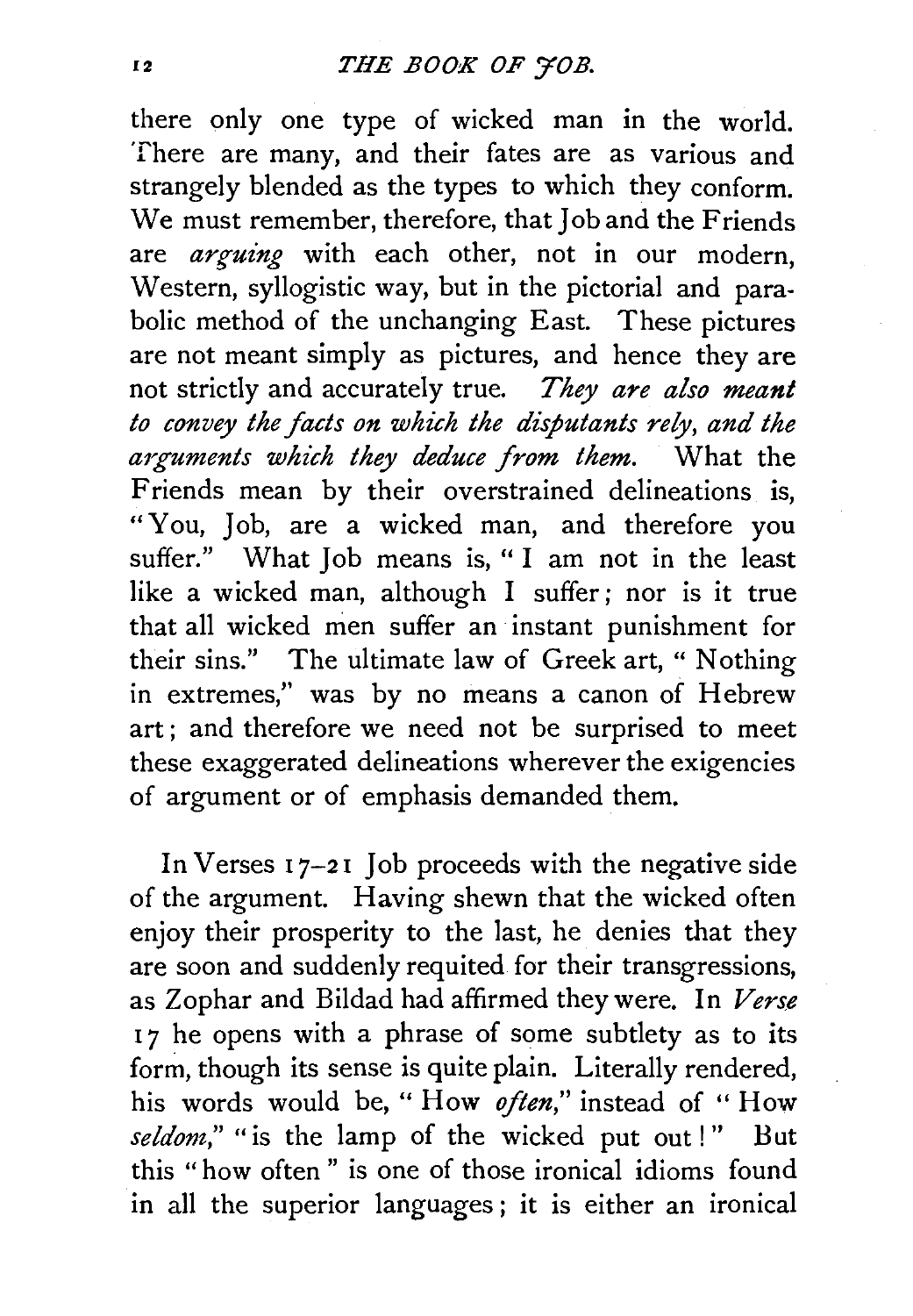exclamation or an ironical interrogation, and means precisely the opposite of what it seems to affirm. Exclamation or interrogation, there is no doubt that Job is here answering what the Friends have been preaching at him, Zophar in Chapter xx., Bildad in Chapter xviii., and contends that the wicked man very rarely suffers what they had maintained to be his common lot. The opening line of the Verse, indeed, is a direct quotation from Bildad (Chap. xviii. 5); the word "destruction" in the second line is probably taken from the twelfth Verse of the same Chapter (xviii.) ; and as the word rendered " woes " in the third line *may* mean "snares," it may contain a reference to the famous Net passage in Bildad's oration (Chap. xviii. 8-10), in which he so variously represents the punishment of the sinner as "a divinely-decreed seizure." The wicked man may now and then, Job admits *(Verse* 18), be swept away like chaff, or like chopped straw, by a tempest of retribution ; but such moral tempests are rare, they do not happen every day, nor fall on the head of every sinner. ln *Verse* 19 he quotes a saying from the lips of the Friends, or, rather, a sentiment to which they had given frequent expression, from the first speech of Eliphaz (Chap. v. 4) to the last of Zophar (Chap. xx. 10), viz., that God punishes the guilt of the godless, if not on the ungodly man himself, at least in his children; but he quotes it only to repudiate it *(Verses* 20, 21 ). This transfer of punishment from the guilty to the innocent he holds to be a violation of all law, an invasion of moral freedom, a defeat of the very ends of moral discipline. Not only did it reduce the law of retribution to an arbitrary and uncertain caprice ; it deprived the sinner himself of the only chastisement he was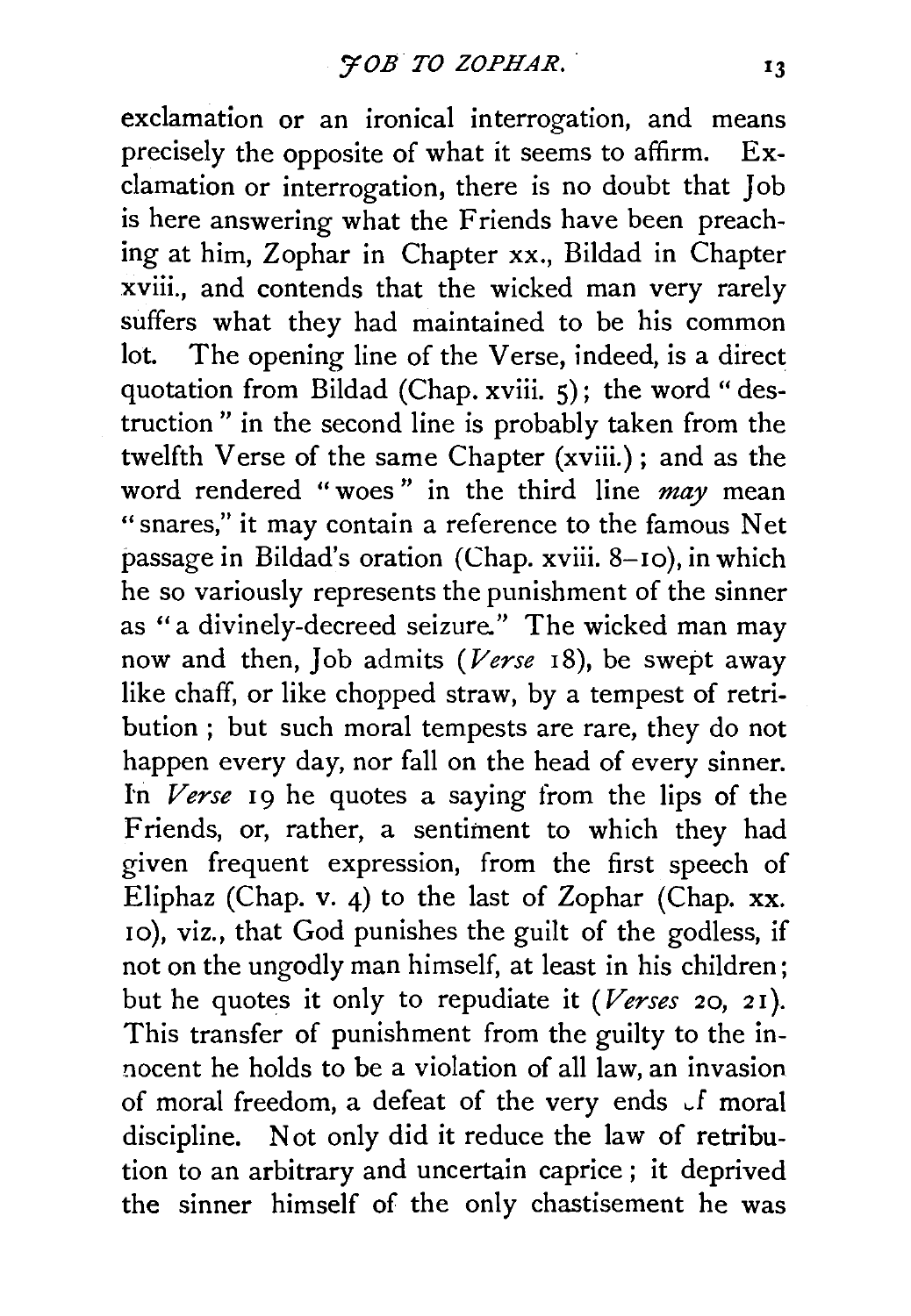### 14 *THE BOOK OF '70B.*

capable of feeling, and by which he might possibly be corrected. A godless man is a selfish man, a

> fool whose sense can feel no more But his own wringing.

What cares he for that which may come after he himself has once slipped from the scene ? If he is to be made to feel his guilt, he must be compelled to drain the cup of calamity with his own lips.

In the third paragraph of his Speech *(Verses* 22-26) Job insists on the inequality of death, as he had before insisted on the inequity of life. It is the very equality of death which makes it unequal. In life the several fortunes of the good and the bad are not determined by their respective characters, as they ought to be if the contention of the Friends were true; and in death one indiscriminate fate befalls them both. He opens the section *(Verse* 22) with a gird at the Friends. According to their theory, virtue and happiness, vice and misery, are correlatives. But that theory was inconsistent with some of the commonest facts of human life. Did they shrug their shoulders, as who should say, " So much the worse for the facts" ? or did they wilfully close their eyes to facts at variance with their hypothesis ? But *that* was to affect a higher wisdom than that of God Himself. His voice, his will, the principles on which He ruled men, were expressed in facts. Would they venture to set their conception of what ought to be against their perception of what was, and so judge Him who judges "the highest" ? these "highest" being either the real highest, the spirits nearest to God's throne, or the pretended highest, *i.e.,*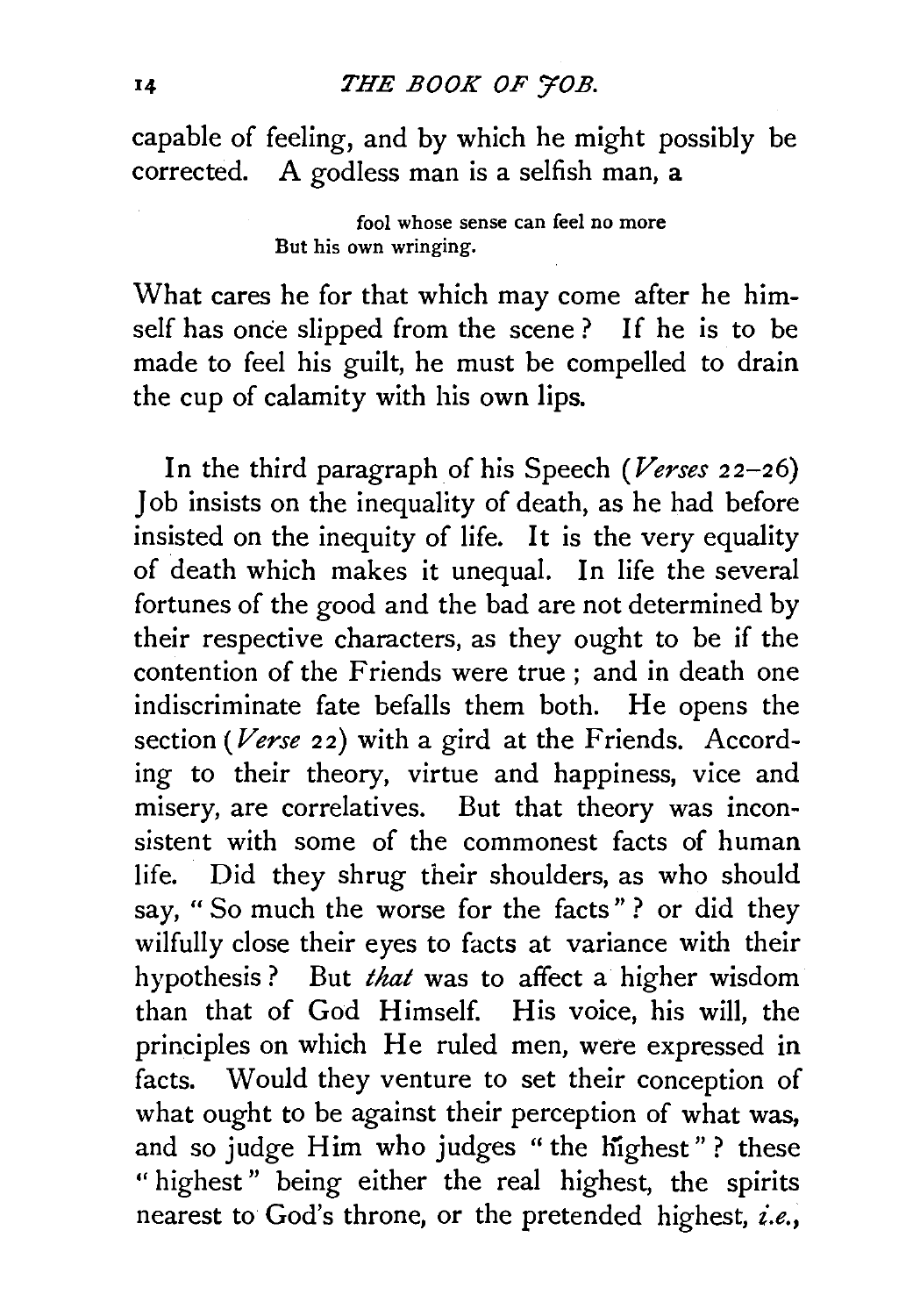the men who affected to impose their petty theories on Him, and to prescribe the laws by which He was bound to govern the world.

In the subsequent Verses *(Verses* 23-26) Job states in a pictorial form some of the facts which the theory of his Friends did not cover, and could not be stretched to cover. It is almost impossible to read these Verses, and to consider his description of the typical bad man and the typical good man, without being reminded of our Lord's parable of Dives and Lazarus, in which Job's two men are reproduced, and the problem which taxed his thoughts receives a solution that would probably have satisfied *him,* though it only sets us on asking questions that go even deeper than his. For a retributive life in Hades, in which the defective recompenses of this present life will be redressed and completed, seems to have been the very conviction at which he had arrived, and in which he felt that he could rest. But what he does here is simply to turn on the Friends, and demand where, in the two representative cases which he had sketched, was their law of immediate and invariable retribution? Here were exceptions to it-grave, frequent, notorious exceptions: what could they make of these?

At last (Verses  $27-34$ ) Job comes to speak of himself, and of the wrong done him by the Friends. Even though he is simply confronting their theory with the commonest and most undeniable facts of experience, he knows *(Verse* 27) how they will misinterpret him, knows that, while he is speaking, they both regard him as himself an evil-doer, and believe that that is why he is so anxious to prove that evil-doers often escape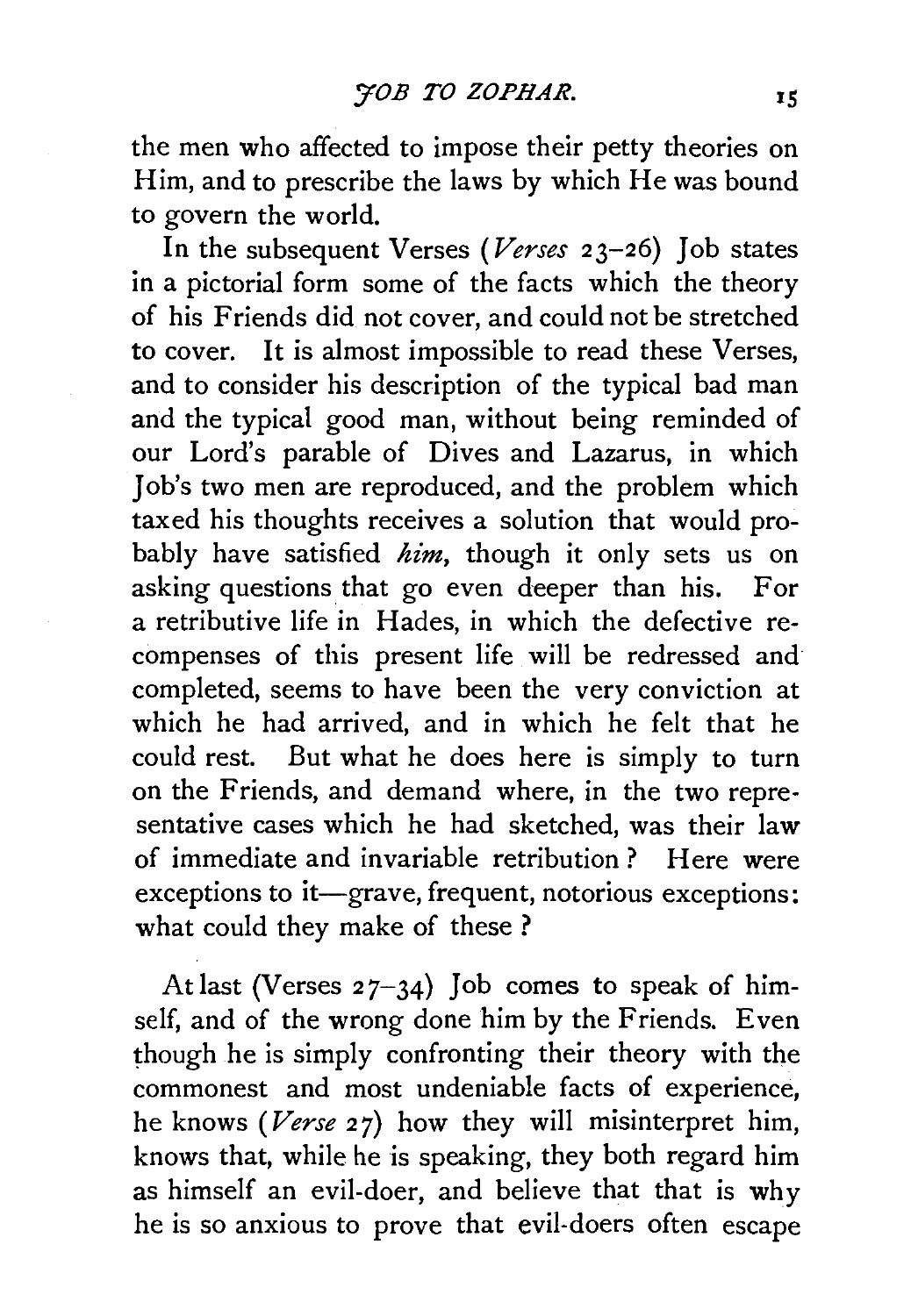the punishment they have deserved. He infers their present unfounded "surmises" from the charges they have already alleged against him. Had they not again and again described *him* under the thin disguise they had thrown over their delineations of the wicked man? Had not Zophar, in his last speech, denounced him as a violent and rapacious tyrant *(Verse* 28), from whose greed nothing was safe, and who had been smitten down in the midst of his robberies and oppressions? His answer to the wicked surmises by which they wrong him is simple and direct. The facts which he has adduced in proof of the frequent and undisturbed prosperity of the evil-doer are *not* adduced with a view to justify himself. How can they be when ( $Verse$  29) they were the commonplaces of all men of wide observation and experience ? What was the constant report of those who had seen many races and many lands, when they were called upon for their "tokens," *i.e.,* for the proofs that they had travelled, for the most memorable incidents which they had witnessed, and the most valuable reflections which their " extensive view" had suggested to them ? Did it not confirm all that he had said of the exemption of the wicked from the stroke of calamity in life, and of their being accorded a happy and honourable death ? Were they not for ever telling of great and godless tyrants, lapped in wealth and luxury to old age, and then laid in mausoleums which were the wonder and admiration of all who beheld them ? Did not their testimony, then, refute the allegation of Zophar, that the wicked are swept away by a sudden torrent of calamity, all remembrance of them perishing from the face of the earth?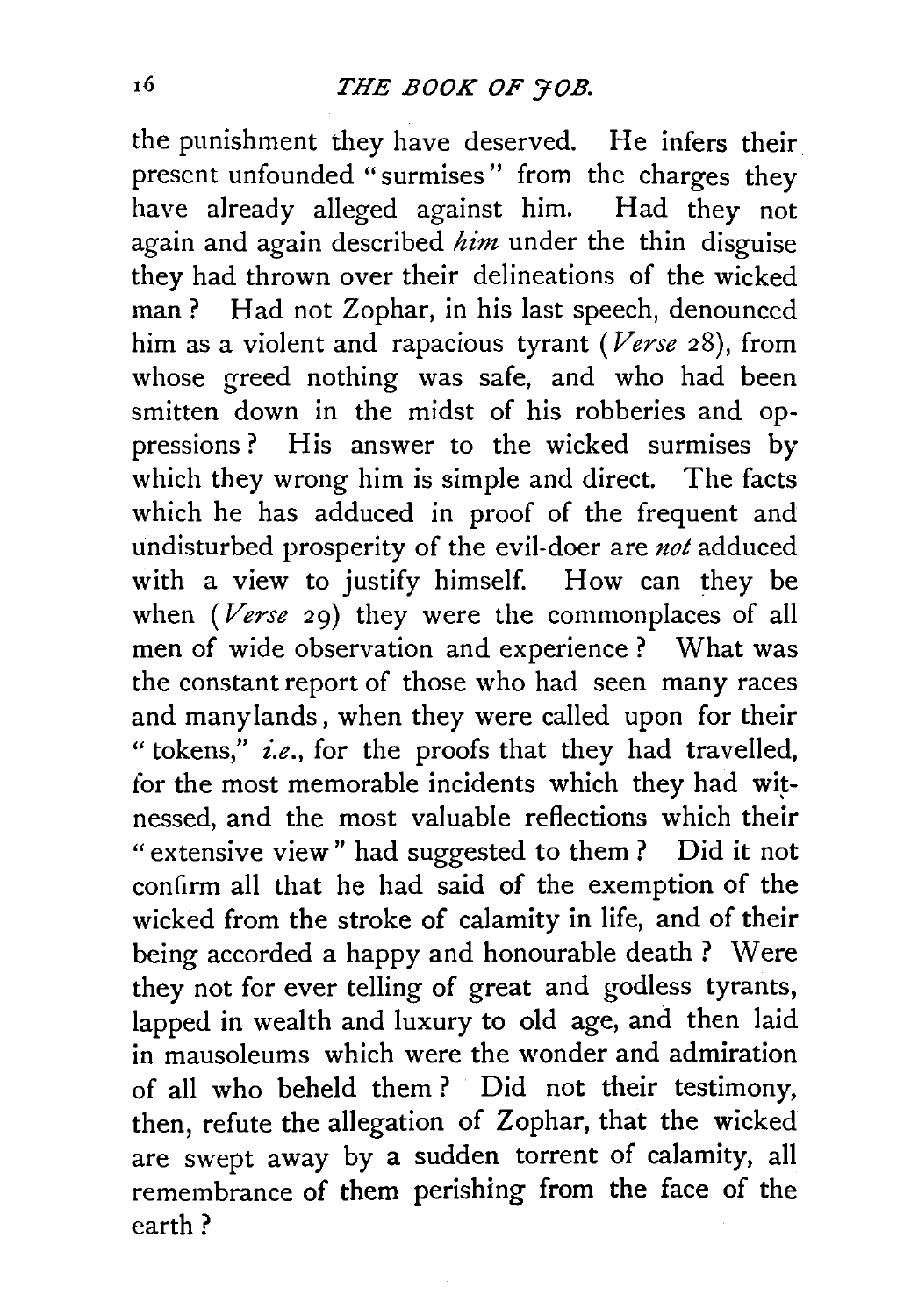The report of these observant and reflective travellers is given, as from their own lips, in *Verses* 30-33. The godless despot, they say, is secure in life, because no man dare accuse him to his face, or is able to requite him as he deserves. And, instead of being forgotten, he is remembered and honoured in his death, a stately tomb being reared over his dust, and the common lot of man being" made sweet to him by the pageantry of his burial and his after fame ; " for then, as now, ,the great mausoleums on which the resources of art and wealth were lavished too often commemorated the name and fame of tyrants, who were thus kept in remembrance when wiser and better men than they, the benefactors instead of the oppressors of the race, were forgotten out of mind. The phrase in Verse 32, *"And watch is kept over his pile*," if it means a lything more than the care with which the grave of the despot was guarded, as in India and Egypt, or the curses invoked on all who should disturb the dust of the dead, which may still be read on the surviving tombs of Phœnicia and Greece, is capable of two interpretations. It may refer to the custom of Egypt, where a statue of the dead man was sometimes erected on the lid of his sarcophagus ; or it may refer to the Arab custom of building a mound over the grave of a dead but honoured chieftain, or placing it on an eminence, in order that even in death he might be surrounded by the huts of his clan, and be still able, as it were, to overlook their encampment-" keeping watch from his pile." If we must see such an allusion to ancient custom in the words, and choose between the customs of Arabia and Egypt, I should prefer the latter ; partly because we have already met at least one clear refer-

VOL. VIIJ.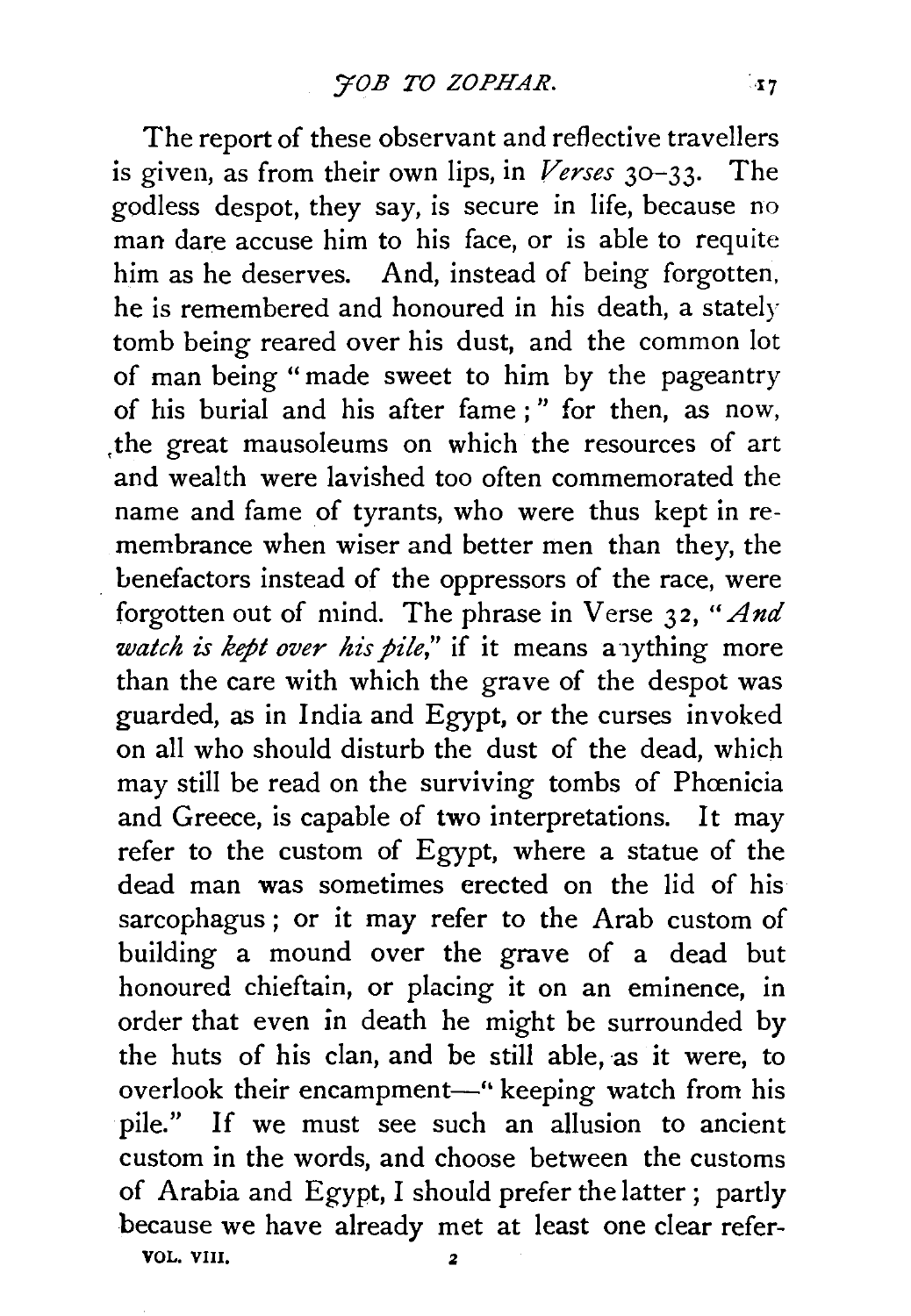ence to the sepulchral customs of Egypt in the Poem (Chap. iii.  $13-15$ ), and partly because the Hebrew word here rendered "pile" is all but identical with an Egyptian word which means "sarcophagus.'' But, however we take this allusion, the sense of the passage is clear : Job insists on the funereal and monumental pomp accorded to the godless tyrant after his death, in order to refute Bildad's assertion that he left no trace or memorial behind him.

Verse 34.—The arguments of the Friends, therefore, are shewn to be baseless, their theory does not cover the facts it professes to cover. Stripped of all artifice and disguise, reduced to its ultimate principle, to its true value, there remains in their endeavour to make. him out an evil-doer against the testimony of his own conscience, nothing but vanity and deceit, nothing but a base attempt to curry favour with God by covering their friend with an obloquy he has done nothing to provoke.

If we now look back across the whole of this Second Colloquy, we cannot but admit that it marks a decided and a large advance in the action of the drama. Even the Friends pass on to "a more removed ground," a ground farther removed from their starting-point than any they attained in the course of the First Colloquy. They make a real advance, although they make it only by abandoning a position they can no longer defend, and concentrating their force on 'a more limited range; for there is true progress in the conduct of any argument when the circle of thought, almost sure to be too wide at first, is narrowed in, when it is confined to the necessary and vital points. By abandoning their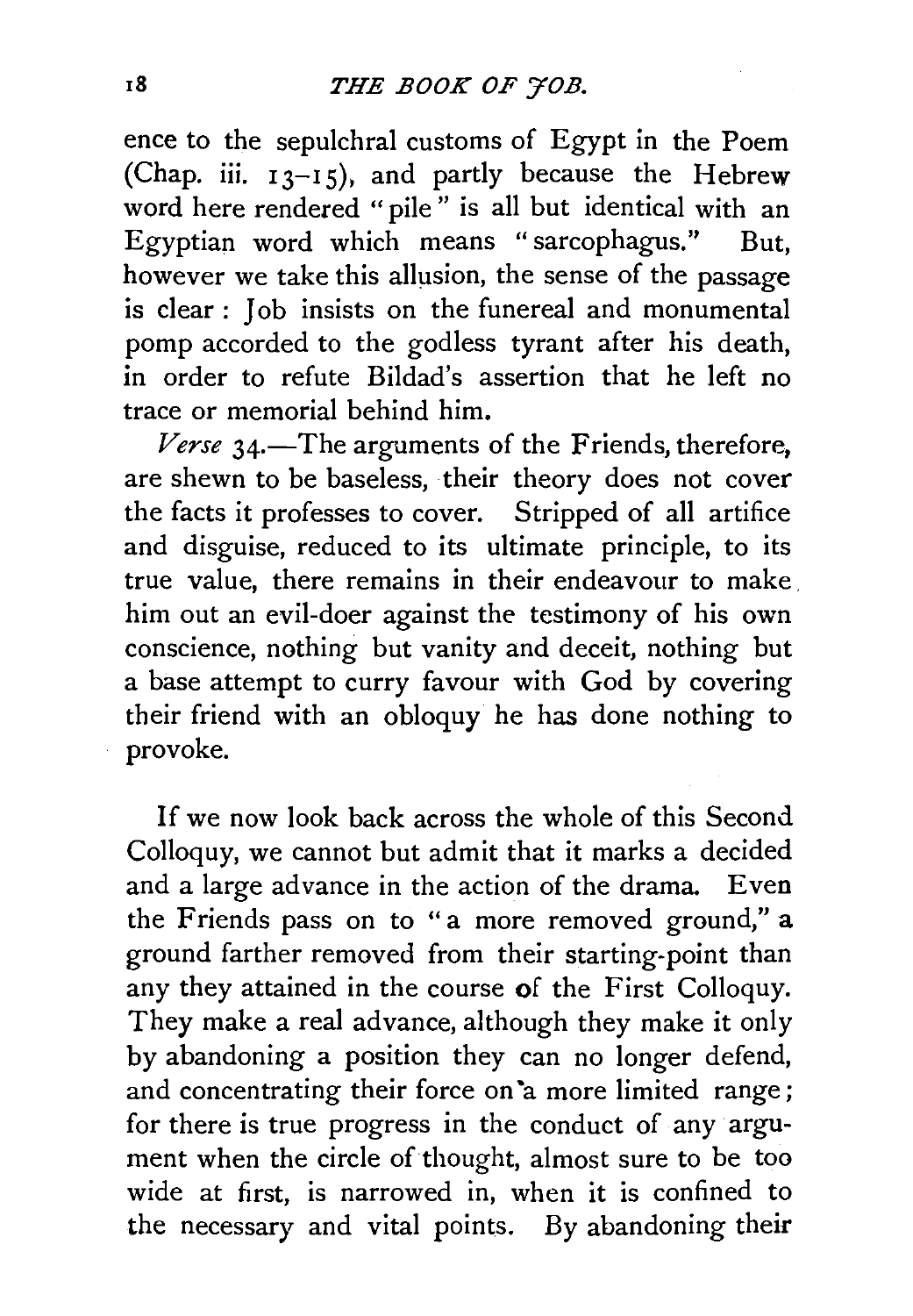attempt to justify all the ways of God with all men; good as well as bad, and by limiting their contention to the law of retribution in so far as it enters into the lot: of the wicked, they shew that they have no wish

#### To feed contention in a lingering act,

nor to run many a mile about when they may reach their end a nearer way.

The change in their *tone—advance* it may be called, in a certain wry and discreditable sense—is even more marked than that of their argument. There is more passion and wilfulness in it, and less reason; more dogmatism, and less charity. In the First Colloquy they put their main thesis as gently as they well could, and blended with their declamations on the law of retribution gracious and urgent invitations to repentance. Now, they state it well-nigh as harshly as they can; the urbane tones of invitation die from their lips, to give place to the shrill accents of invective and denunciation. Above all, they are dropping their disguise, always somewhat too thin. That irritating cloak-" the wicked man," in whom they wished Job to see himself as they saw him-grows more and more transparent as the Colloquy goes on, and fades into thin air at its close. We shall neither be vexed nor perplexed with it again. What they have still to allege against him they will say openly and to his face.

But this real, though dubious-looking, advance on the part of the Friends is as nothing compared with that of Job himself. In manner and in substance his speeches in this Colloquy indicate an immense and happy change. As the Friends grow more hot and wild and venomous, he takes a more reasonable and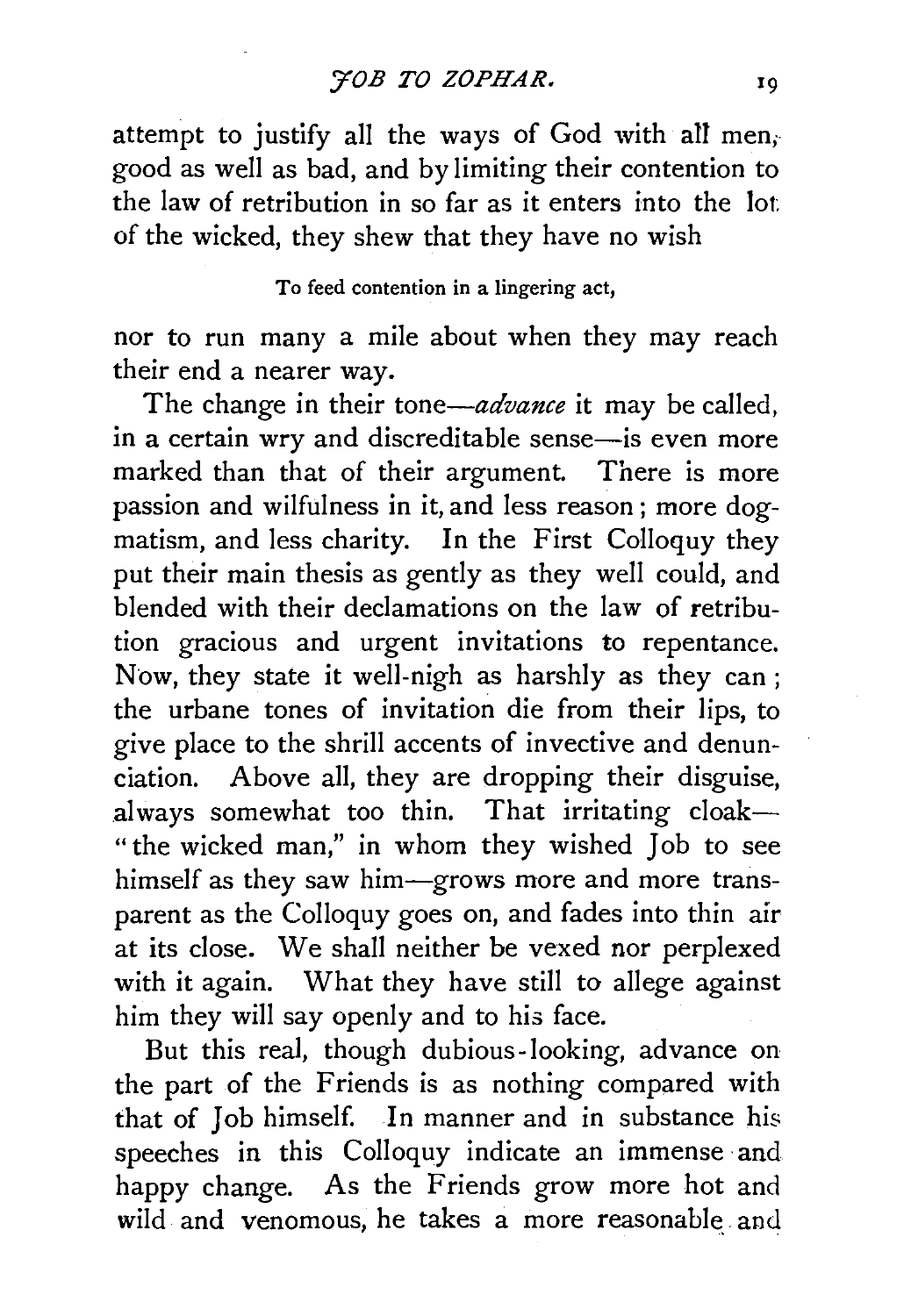composed, a firmer and more hopeful, tone. He shakes off their sarcasms and insults more calmly and yet more swiftly than before. He no longer permits them to prescribe the line and direction of his thoughts, but compels them, even while he replies to them, to follow him. The more violently they assert the instant punishment of sin, the more clearly he sees that their assertion, so far from being verified, is contradicted by the facts of human experience; the more assured he grows that, if the wicked sometimes suffer an adequate and immediate punishment, they often escape it. And on this fact-now that his eyes are opened to it by the exaggerated and unqualified assertions of the Friends, and it is no longer dubious to him-he builds that hope, that conviction, of a strictly retributive life to come of which we have so magnificent an expression in his famous and memorable Inscription. The terms of that Inscription (Chap. xix.  $23-27$ ) are vague, as we have seen, and perhaps purposely vague. Job neither knows nor speculates on the date, the duration, or the mode of that life ; and it is as unwise as it is unnecessary for us to read later and Christian meanings into his indefinite words. lt is enough for him that Hades is no longer a land of gloom, black as the blackness of death, where there is no order, and the very light is darkness (Chap.  $x. 21$ ,  $22$ ). He begins to see a true light in it, a divine order-a light of retribution, an order of righteousness. Before he was afflicted he may have conceived, and probably did conceive, of life in Hades, *i.e.,* of life after death, as a dim and cold reflection of life on earth, with shadowy joys and shadowy griefs ; as a place of rest mainly, and quiescence, and repose (Chap. iii.  $13-19$ ). But now he believes that its life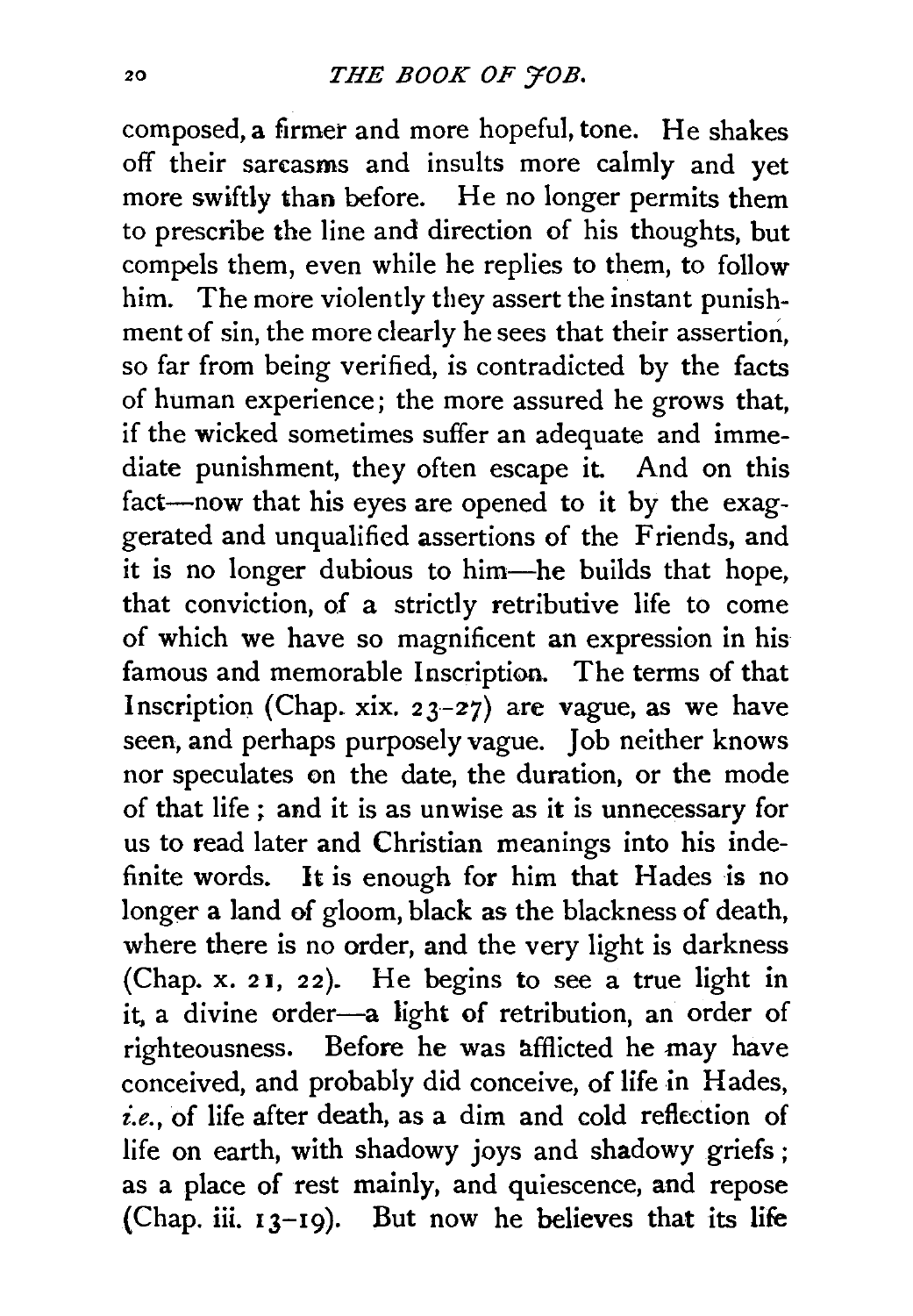will be a real, full, retributive life, morally connected with, an evolution and development of, the present life; that the righteous will enjoy a full reward in it, be made glad according to the days in which they have been afflicted, and receive from God a divine compensation for all their wrongs, a final and complete vindication of their integrity.

How great and vital an advance this was, how it threw light both on the life that now is and on that which is to come, we can partly imagine for ourselves. And it grows clearer to us as we compare it with a similar advance, a similar discovery, among the Greeks, which took place at least a century after this Poem was written. The men of the Homeric times believed their dead, even those who had been most illustrious or most holy in life, to be mere  $e^i\delta\omega\lambda a$ —mere images, phantoms, ghosts of their former selves, which had sunk into what Virgil calls " the dusky realms of the shades beneath the earth." Their existence in Hades, the mere shadowworld in which they were but shadows, if it had a faint resemblance to their life on earth, had no logical or moral connection with it. The lines of human character and destiny were not, so to speak, produced beyond the fatal chasm of the grave. Zeus, the god of the living, was not the god of the dead, and had no authority, no power over them; so that earthly piety brought no reward in the under-world, and impiety no necessary or special punishment. Hades had its own proper deities-stern, pitiless, implacable-themselves but little happier than the subjects of their rule, and utterly unlike the bright and joyous gods who ruled in heaven. But this primitive and purely negative conception could not long maintain itself. In the later